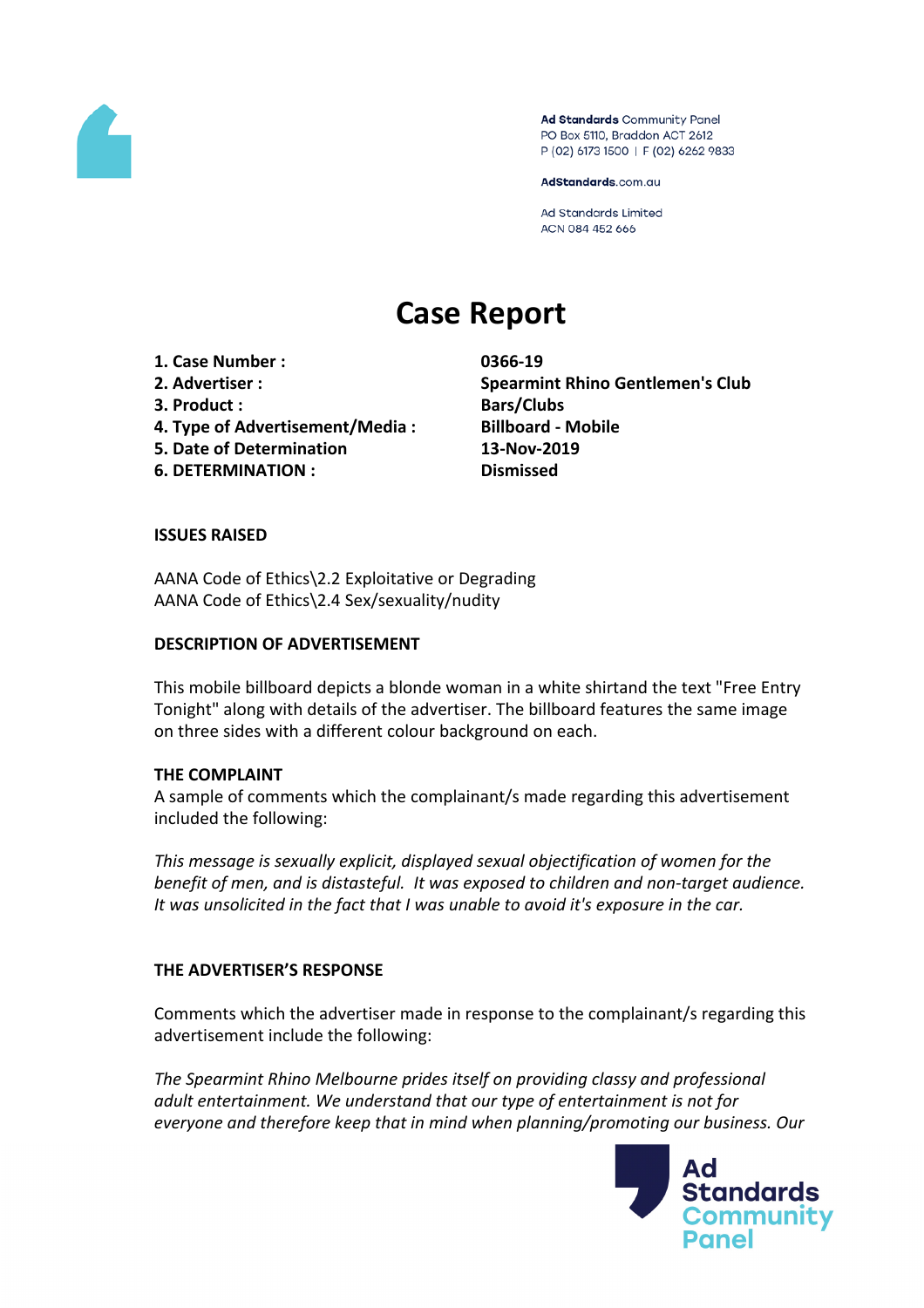

*current mobile billboard advertisement is a clothed top half of a beautiful woman with a seductive look on her face. Unlike the complaint states/infers, there is no nudity. 80- 90% of the females breasts in the advertisement are covered. There is cleavage but it is not lewd or distasteful. This billboard does exploit or degrade women. This billboard is not sexual in nature at all. I understand that some people do not like our form of entertainment but I believe this complaint has no merit. We have a right to legally promote/advertise our business. I do not believe this mobile billboard violates any law or standards of advertising at all.*

## **THE DETERMINATION**

The Ad Standards Community Panel (the Panel) considered whether this advertisement breaches Section 2 of the AANA Code of Ethics (the Code).

The Panel noted the complainant's concern that the advertisement:

- Displays sexual objectification of women for the benefit of men
- Is sexually explicit and able to be viewed by children and non-target audiences

The Panel viewed the advertisement and noted the advertiser's response.

The Panel considered whether the advertisement was in breach of Section 2.2 of the Code. Section 2.2 of the Code states: "Advertising or marketing communications should not employ sexual appeal in a manner which is exploitative or degrading of any individual or group of people."

The Panel noted the AANA Practice Note which provides guidance on the meaning of the terms exploitative and degrading:

Exploitative - (a) taking advantage of the sexual appeal of a person, or group of people, by depicting them as objects or commodities; or (b) focussing on their body parts where this bears no direct relevance to the product or service being advertised. Degrading – lowering in character or quality a person or group of people.

The Panel first considered whether the advertisement used sexual appeal.

The Panel considered that the depiction of an attractive woman with cleavage showing in relation to a strip club, to be a depiction which contains sexual appeal.

The Panel then considered whether the advertisement used sexual appeal in a manner that was exploitative of an individual or group of people.

The Panel noted that this is a legal business and although people may dislike the fact that women in the business are paid for adult entertainment services, this does not mean that the advertisement is exploitative.

The Panel considered that the woman depicted in the advertisement was shown as being confident and posing for the photo. The Panel considered that the woman's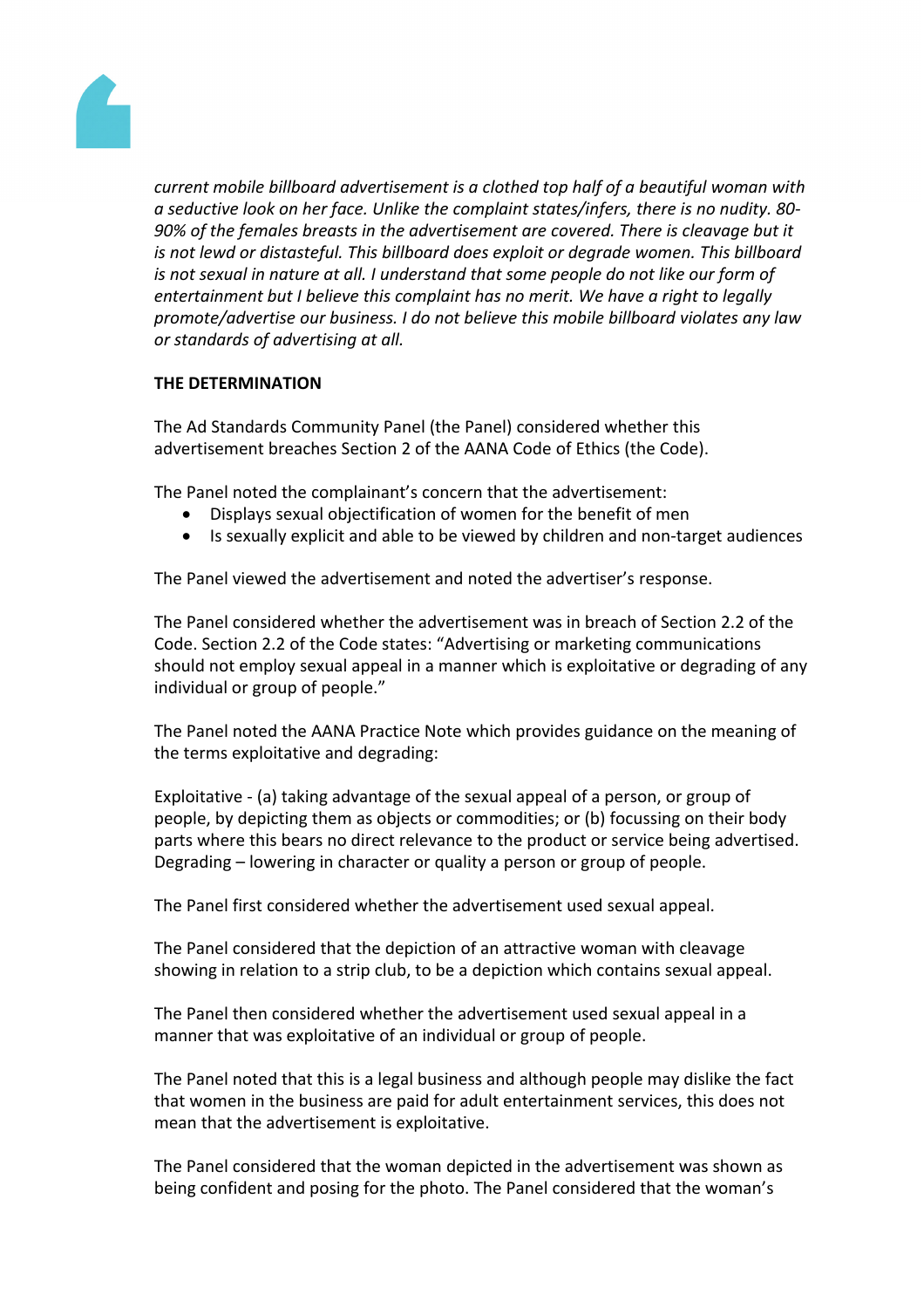

hands were positioned holding each side of her top which draws attention to her cleavage, however the Panel considered that the focus of this pose was relevant to the business being promoted.

The Panel considered that the advertisement did not use sexual appeal in a manner which was exploitative of the woman.

The Panel then considered whether the advertisement used sexual appeal in a manner that was degrading of an individual or group of people.

The Panel considered that the depiction of a woman in a sexualised pose to advertise a gentleman's club was not a depiction which lowered the model in character or quality.

The Panel considered that the depiction of the model did not use sexual appeal in a manner that was degrading of the model.

On that basis, the Panel determined that the advertisement did not employ sexual appeal in a manner which is exploitative or degrading of an individual and did not breach Section 2.2 of the Code.

The Panel considered whether the advertisement was in breach of Section 2.4 of the Code. Section 2.4 of the Code states: "Advertising or Marketing Communications shall treat sex, sexuality and nudity with sensitivity to the relevant audience".

The Panel considered whether the advertisement contained sex, sexuality or nudity.

The Panel considered whether the advertisement contained sex. The Panel noted the dictionary definition of sex most relevant to this section of the Code of Ethics is 'sexual intercourse; sexually stimulating or suggestive behaviour.' (Macquarie Dictionary 2006).

The Panel noted that the pose and attire of the woman, as association with a gentleman's club was not in itself a depiction of sexual intercourse or sexually stimulating or suggestive behaviour. The Panel considered that the advertisement did not contain sex.

The Panel considered whether the advertisement depicted sexuality.

The Panel noted the definition of sexuality includes 'sexual character, the physical fact of being either male or female; the state or fact of being heterosexual, homosexual or bisexual; sexual preference or orientation; one's capacity to experience and express sexual desire; the recognition or emphasising of sexual matters.' The Panel noted that for the application of the term in the Code, the use of male or female actors in an advertisement is not of itself a depiction of sexuality.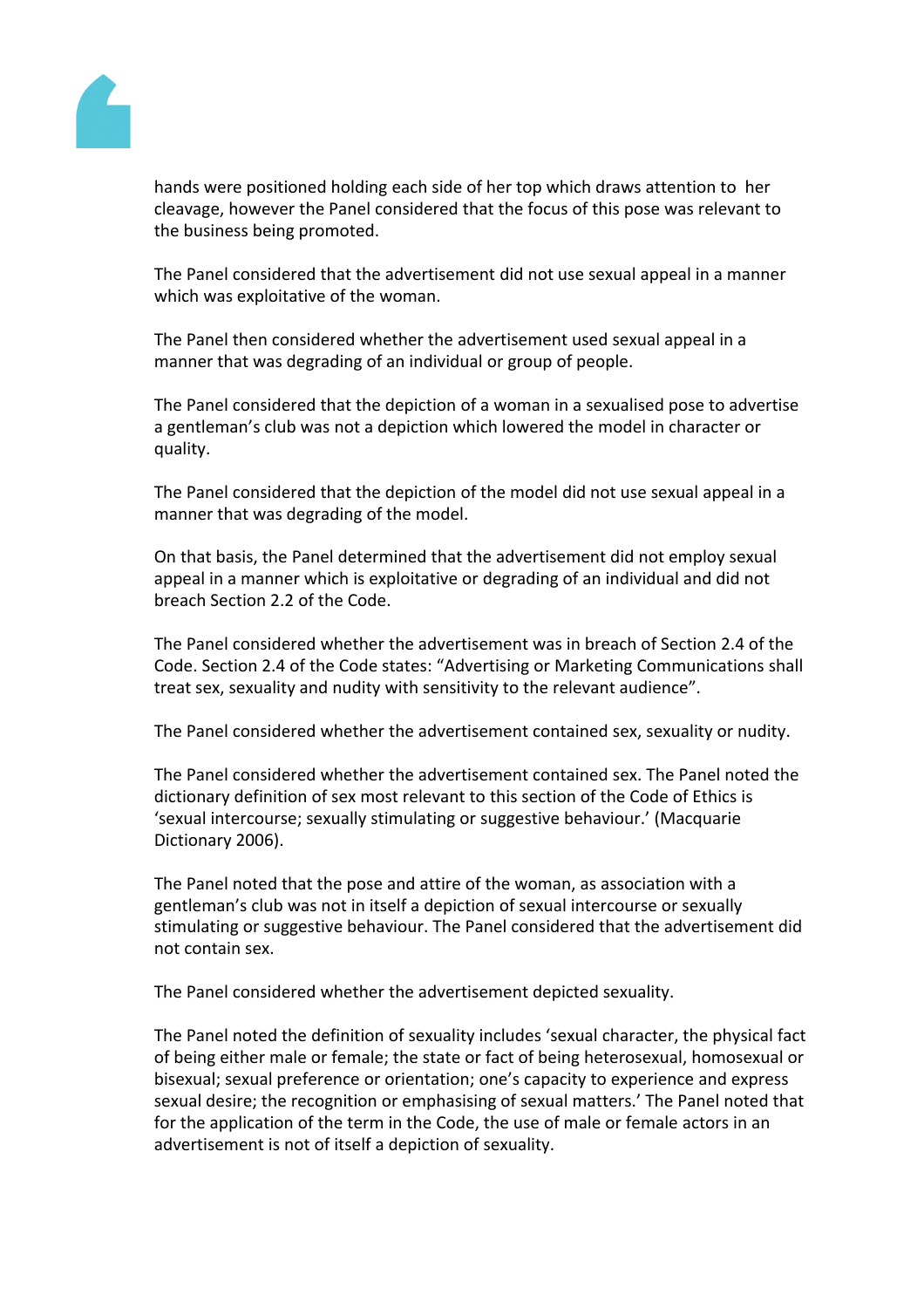

The Panel considered that the depiction of the woman in a sexualised pose is a depiction of the woman expressing her sexuality. The Panel noted the mild double entendre of 'free entry tonight' and considered that this may be considered by some to be a recognition or emphasis of sexual matters. The Panel considered that the advertisement did contain sexuality.

The Panel considered whether the advertisement contained nudity and noted that the dictionary definition of nudity includes 'something nude or naked', and that nude and naked are defined to be 'unclothed and includes something 'without clothing or covering'. The Panel considered that the Code is intended for the Panel to consider the concept of nudity, and that partial nudity is factor when considering whether an advertisement treats nudity with sensitivity to the relevant audience.

The Panel noted that the woman is not entirely nude, however considered that the woman's cleavage was exposed and that this may be considered by some members of the community as being suggestive of nudity.

The Panel considered whether the advertisement treated the issue of sexuality and nudity with sensitivity to the relevant audience.

The Panel noted the Practice Note for the Code states:

"Images which are not permitted are those which are highly sexually suggestive and inappropriate for the relevant audience. Explicit sexual depictions in marcomms, particularly where the depiction is not relevant to the product or service being advertised, are generally objectionable to the community and will offend Prevailing Community Standards…Full frontal nudity and explicit pornographic language is not permitted. Images of genitalia are not acceptable."

The Panel considered that the depiction of the woman was relevant to the business being promoted. The Panel considered that although it is reasonable for an advertiser to depict a woman in a sexualised pose to promote a gentleman's club, the depiction should be treated with sensitivity to the relevant audience.

The Panel considered the meaning of 'sensitive' and noted that the definition of sensitive in this context can be explained as indicating that 'if you are sensitive to other people's needs, problems, or feelings, you show understanding and awareness of them.'

(https://www.collinsdictionary.com/dictionary/english/sensitive)

The Panel noted that the requirement to consider whether sexual suggestion is 'sensitive to the relevant audience' is a concept requiring them to consider who the relevant audience is and to have an understanding of how they might react to or feel about the advertisement – the concept of how subtle sexual suggestions is or might be is relevant to the Panel considering how children, and other sections of the community, might consider the advertisement.